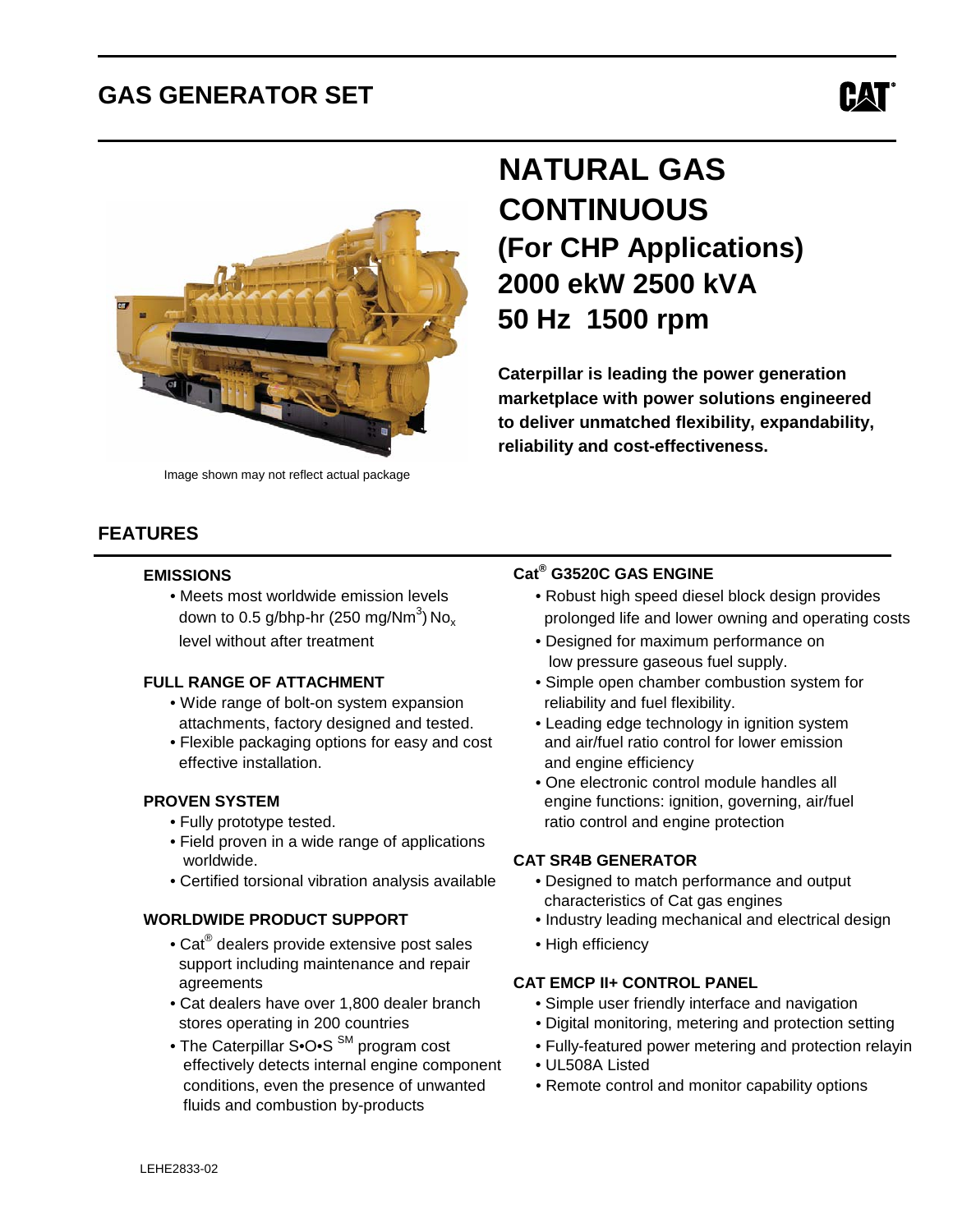## **CONTINUOUS 2000 ekW 2500**

50 Hz 1500 RPM



### **FACTORY INSTALLED STANDARD & OPTIONAL EQUIPMENT**

| <b>System</b>              | <b>Standard</b>                                                                                                    | <b>Optional</b>                                          |
|----------------------------|--------------------------------------------------------------------------------------------------------------------|----------------------------------------------------------|
| <b>Gas Engine Control</b>  | Fuel/air ratio control;                                                                                            |                                                          |
| <b>Module (GECM)</b>       | Start/stop logic: gas purge cycle, staged shutdown;                                                                |                                                          |
|                            | Engine Protection System: detonation sensitive timing,                                                             |                                                          |
|                            | high exhaust temperature shutdown;                                                                                 |                                                          |
|                            | Governor: Transient richening and turbo bypass control;                                                            |                                                          |
|                            | Ignition.                                                                                                          |                                                          |
|                            | Island Mode Feature -- addiitonal engine control module,                                                           |                                                          |
|                            | new software and engine sensors                                                                                    |                                                          |
| Air Inlet                  | Two element, single-stage air cleaner with enclosure and                                                           | Air cleaner with precleaner; Mounting stand              |
|                            | service indicator                                                                                                  |                                                          |
| <b>Control Panel</b>       |                                                                                                                    | EMCP II+                                                 |
|                            |                                                                                                                    | Local alarm module; Remote annunciator;                  |
|                            |                                                                                                                    | Communications Module (PL1000T, PL1000E)                 |
|                            |                                                                                                                    | Synchronizing module; Engine failure relay               |
| <b>Cooling</b>             | ANSI/DN customer flange connections for JW inlet and outlet                                                        | Coolant level drain line with valves, fan with guard;    |
| <b>Exhaust</b>             | Cat flanges on SCAC circuit                                                                                        | Inlet/Outlet connections.                                |
|                            | Dry exhaust manifolds, insulated and shielded;                                                                     | Flange; Exhaust expander; Elbow; Flexible fitting;       |
|                            | Center section cooled turbocharger with Cat flanged outlet;                                                        | Muffler and spark-arresting muffler with companion       |
|                            | Individual exhaust port and turbocharger outlet wired to<br>Integrated Temperature Sensing Module (ITSM) with GECM | flanges.                                                 |
|                            | providing alarms and shutdowns.                                                                                    |                                                          |
| Fuel                       | Electronic fuel metering valve;                                                                                    | Fuel filter;                                             |
|                            | Throttle plate, 24V DC actuator, controlled by GECM;                                                               | Gas pressure regulator;                                  |
|                            | Fuel system is sized for 31.5 to 47.2 MJ/Nm <sup>3</sup> (800 to 1200)                                             | Gas shutoff valve, 24V, ETR (Energized-To-Run)           |
|                            | Btu/cu ft) dry pipeline natural gas with pressure of 10.2 to 34.5                                                  |                                                          |
|                            | kPa (1.5 to 5 psi) to the engine fuel control valve.                                                               |                                                          |
| Generator                  | SR4B generator, includes:                                                                                          | Medium and high voltage generators and attachments;      |
|                            | Cat Digital Voltage Regulator (Cat DVR) with 3-phase                                                               | Low voltage extension box; Cable access box;             |
|                            | sensing and KVAR/PF control; Reactive droop;                                                                       | Air filter for generator; Bearing temperature detectors; |
|                            | Bus bar connections; Winding temperature detectors;                                                                | Manual voltage control; European bus bar.                |
|                            | Anti-condensation space heater.                                                                                    |                                                          |
| Governing                  | Electronic speed governor as part of GECM;                                                                         | Woodward load sharing module                             |
|                            | Electronically-controlled 24V DC actuator connected to                                                             |                                                          |
|                            | throttle shaft.                                                                                                    |                                                          |
| <b>Ignition</b>            | Electronic Ignition System controlled by GECM;                                                                     |                                                          |
|                            | Individual cylinder Detonation Sensitive Timing (DST)                                                              |                                                          |
| Lubrication                | Lubricating oil; Gear type lube oil pump; Oil filter, filler and dipstick;                                         | Oil level regualtor; Prelube pump;                       |
|                            | Integral lube oil cooler; Oil drain valve; Crankcase breather.                                                     | Positive crankcase ventilation system                    |
| <b>Mounting</b>            | 330 mm structural steel base (for low and medium voltage units);                                                   |                                                          |
|                            | Spring-type anti-vibration mounts (shipped loose)                                                                  |                                                          |
| <b>Starting / Charging</b> | 24V starting motors; Battery with cables and rack (shipped loose);                                                 | Charging alternator; Battery charger;                    |
|                            | Battery disconnect switch;                                                                                         | Oversized battery; Jacket water heater;                  |
|                            | 60A, 24V charging alternator (standard on 60Hz 1800rpm only)                                                       |                                                          |
| General                    | Paint -- Caterpillar Yellow except rails & radiators;                                                              | Crankcase explosion relief valve;                        |
|                            | Damper guard.                                                                                                      | Engine barring group;                                    |
|                            | Operation and Maintenance Manuals; Parts Book.                                                                     | EEC D.O.I and other certifications                       |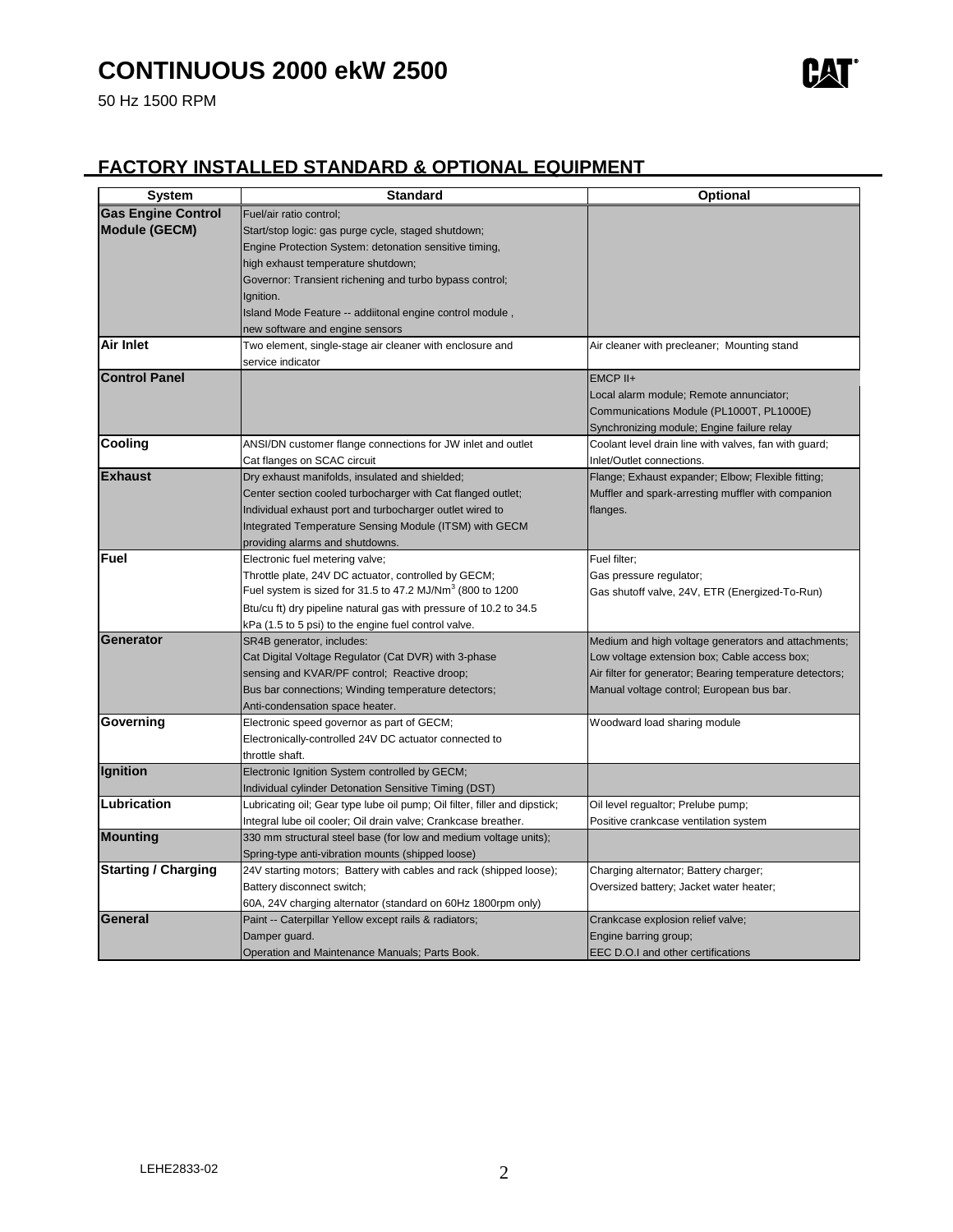50 Hz 1500 RPM

#### **SPECIFICATIONS**

|                            | G3520C SCAC 4-stroke-cycle, watercooled gas engine | • Power by        |
|----------------------------|----------------------------------------------------|-------------------|
| Number of Cylinders        | V <sub>20</sub>                                    | $\bullet$ NEMA 12 |
| Bore --- mm (in)           | 170(6.7)                                           | • Lockable        |
| Stroke --- mm (in)         | 190(7.5)                                           | • Single-loo      |
| Displacement --- L (cu in) | 86.3 (5266)                                        | • Auto start      |
| <b>Compression Ratio</b>   | 11.3:1                                             | • Voltage a       |
| Aspiration                 | <b>Turbocharged Separate Circuit Aftercooled</b>   | • True RM         |
| Cooling Type               | Two stage aftercooler, $JW + O/C + A/C$ 1 Combined | • Purge cy        |
| Fuel System                | Low Pressure                                       | • Digital ind     |
| Governor Type              | Electronic (ADEM™ III)                             | <b>RPM</b>        |

#### **Consult your Cat dealer for all available <br>Coolant temperature voltages and performance** DC voltage

#### **GAS ENGINE CAT EMCPII+ CONTROL PANEL**

- Power by 24 volts DC
- 0 NEMA 12, IP44 dust-proof enclosure
- 7) Lockable hinged door
- 5) Single-location customer connection
- $\delta$ ) Auto start/stop control switch
- 1 Voltage adjustment potentiomenter
- d True RMS AC metering, 3 phase
	- Purge cycle and staged shutdown logic
- $\ddot{e}$  Digital indication for:
	- Operating hours
	- Oil pressure
	-
	-
	- L-L volts, L-N volts, phase amps, Hz, ekW, kVA, kVAR, kWhr, %kW, pf
	- System diagnostic codes
	- Shutdown with indicating lights; Low oil pressure High coolant temperature
		- High oil temperature
		- Overspeed
		- **Overcrank**
		- Emergency stop
		- Detonation sensitive timing
	- Programmable protective relaying functions: Under / Over voltage Under / Over frequency **Overcurrent**  Reverse power
		- Spare indicator LEDs
	- Spare alarm/shutdown inputs

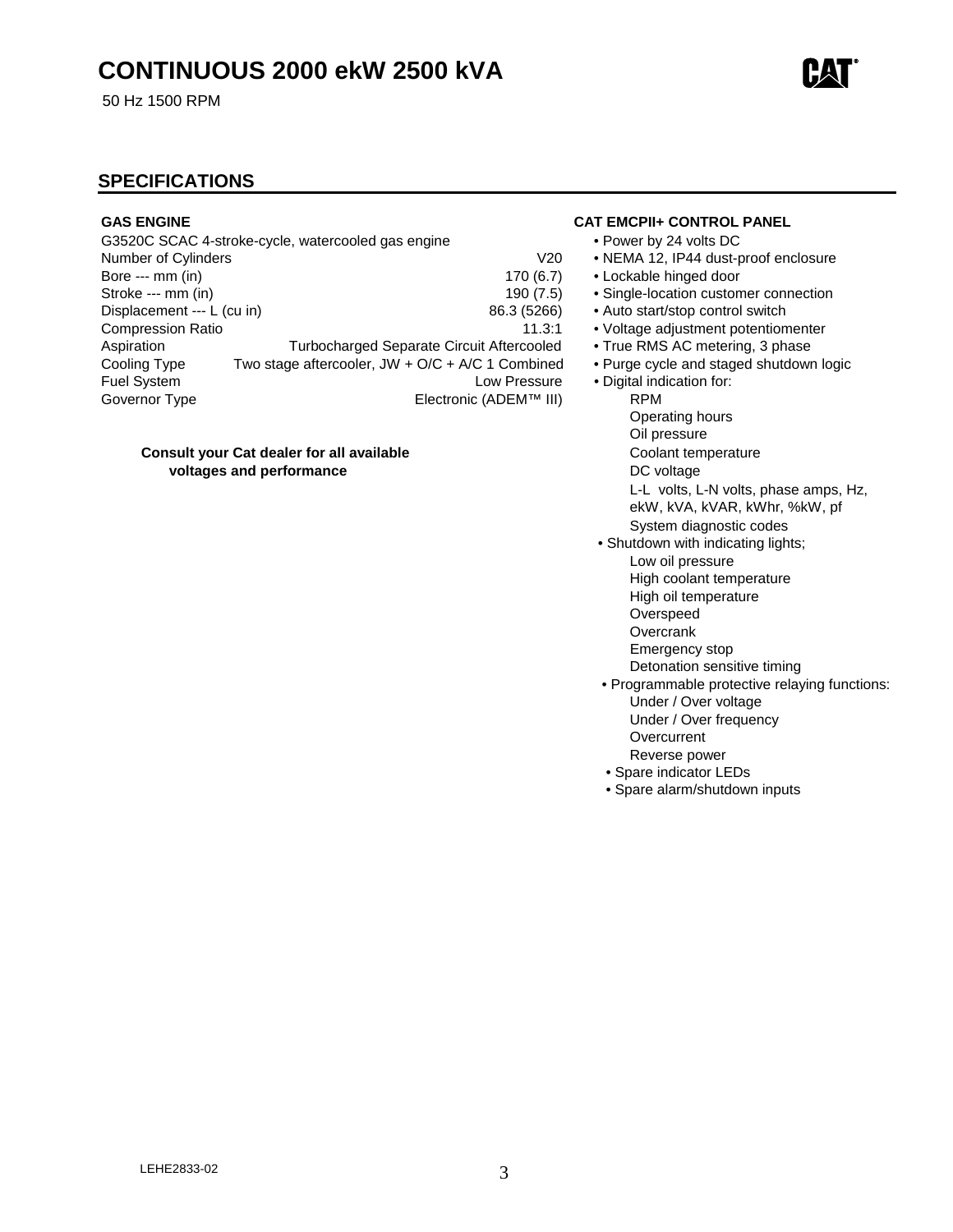50 Hz 1500 RPM

### **TECHNICAL DATA**

| G3520C Gas Generator Set                                      |                      | <b>DM 5844</b> | <b>DM 5847</b> | <b>DM5849</b> | <b>DM5838</b> | <b>DM5840</b> | <b>DM5842</b> |
|---------------------------------------------------------------|----------------------|----------------|----------------|---------------|---------------|---------------|---------------|
|                                                               |                      |                |                |               |               |               |               |
| Emission level $(NO_x)$                                       | mg/Nm <sup>3</sup>   | 500            | 350            | 250           | 500           | 350           | 250           |
| Aftercooler SCAC (Stage 2)                                    | Deg C                | 32             | 32             | 32            | 54            | 54            | 54            |
| Package Performance <sup>(1)</sup>                            |                      |                |                |               |               |               |               |
| Power Rating @ 0.8 pf                                         | Continuous<br>ekW    | 2000           | 2000           | 2000          | 2000          | 2000          | 2000          |
| (without water pumps and without fan)                         |                      |                |                |               |               |               |               |
| Power Rating @ 0.8 pf                                         | kVA Continuous       | 2500           | 2500           | 2500          | 2500          | 2500          | 2500          |
| (without water pumps and without fan)                         |                      |                |                |               |               |               |               |
| Power Rating @ 1.0 pf                                         | Continuous<br>ekW    | 2020           | 2020           | 2020          | 2020          | 2020          | 2020          |
| (without water pumps and without fan)                         |                      |                |                |               |               |               |               |
| Electric Efficiency @ 1.0 pf (ISO 3046/1) <sup>(2)</sup>      | %                    | 40.5           | 39.8           | 39.4          | 40.5          | 39.9          | 39.6          |
| <b>Mechanical Power</b>                                       | bkW                  | 2070           | 2070           | 2070          | 2070          | 2070          | 2070          |
| (without water pumps and without fan)                         |                      |                |                |               |               |               |               |
| Fuel Consumption <sup>(3)</sup>                               |                      |                |                |               |               |               |               |
| 100% load w/o fan                                             | $Nm^3/hr$            | 505            | 513            | 518           | 504           | 512           | 516           |
| 75% load w/o fan                                              | $Nm^3/hr$            | 389            | 396            | 400           | 387           | 393           | 396           |
| 50% load w/o fan                                              | $Nm^3/hr$            | 271            | 276            | 279           | 269           | 273           | 276           |
| Altitude Capability <sup>(4)</sup>                            |                      |                |                |               |               |               |               |
| At 25° C (77° F) ambient, above sea level                     | m                    | 390            | 298            | 238           | 250           | 250           | 250           |
| <b>Cooling System</b>                                         |                      |                |                |               |               |               |               |
| Ambient air temperature                                       | Deg C                | 25             | 25             | 25            | 25            | 25            | 25            |
| Jacket water temperature (Maximum outlet)                     | Deg C                | 90             | 90             | 90            | 90            | 90            | 90            |
| <b>Exhaust System</b>                                         |                      |                |                |               |               |               |               |
| Combustion air inlet flow rate                                | Nm <sup>3</sup> /min | 145            | 149            | 151           | 147           | 150           | 152           |
| Exhaust stack gas temperature                                 | Deg C                | 449            | 449            | 457           | 453           | 456           | 458           |
| Exhaust gas flow rate                                         | $Nm^3/min$           | 154            | 154            | 160           | 156           | 159           | 161           |
| Exhaust flange size (internal diameter)                       | mm                   | 328            | 328            | 328           | 328           | 328           | 328           |
| Heat Rejection <sup>(5)</sup>                                 |                      |                |                |               |               |               |               |
| Heat rejection to JW, oil cooler and AC - Stage 1             | kW                   | 1040           | 1050           | 1055          | 1074          | 1094          | 1108          |
| Heat rejection to AC - Stage 2                                | kW                   | 197            | 200            | 202           | 126           | 131           | 134           |
| Heat rejection to exhaust (LHV to 25° C)                      | <b>kW</b>            | 1679           | 1750           | 1797          | 1712          | 1762          | 1793          |
| Heat rejection to exhaust (LHV to 120° C)                     | kW                   | 1190           | 1239           | 1270          | 1219          | 1254          | 1274          |
| Heat rejection to atmosphere from engine                      | kW                   | 125            | 125            | 125           | 125           | 125           | 125           |
| Heat rejection to atmosphere from generator (Typical)         | kW                   | 64             | 64             | 64            | 64            | 64            | 64            |
| Lubrication System<br>Standard sump refill with filter change | L                    | 541            | 541            | 541           | 541           | 541           | 541           |
| Emissions <sup>(7)</sup>                                      |                      |                |                |               |               |               |               |
|                                                               | mg/Nm <sup>3</sup>   |                |                |               |               |               |               |
| $NO_x \otimes 5\% O_2$ (dry)                                  |                      | 500            | 350            | 250           | 500           | 350           | 250           |
| $CO @ 5\% O_2$ (dry)                                          | mg/Nm <sup>3</sup>   | 971            | 962            | 957           | 1043          | 998           | 968           |
| THC $@$ 5% O <sub>2</sub> (dry)                               | mg/Nm <sup>3</sup>   | 2675           | 2899           | 3048          | 2643          | 2768          | 2851          |
| NMHC @ 5% O <sub>2</sub> (dry)                                | mg/Nm <sup>3</sup>   | 402            | 435            | 458           | 397           | 416           | 428           |
| Exhaust $O_2$ (dry)                                           | $\%$                 | 9.3            | 9.6            | 9.7           | 9.4           | 9.5           | 9.5           |

**CAT®**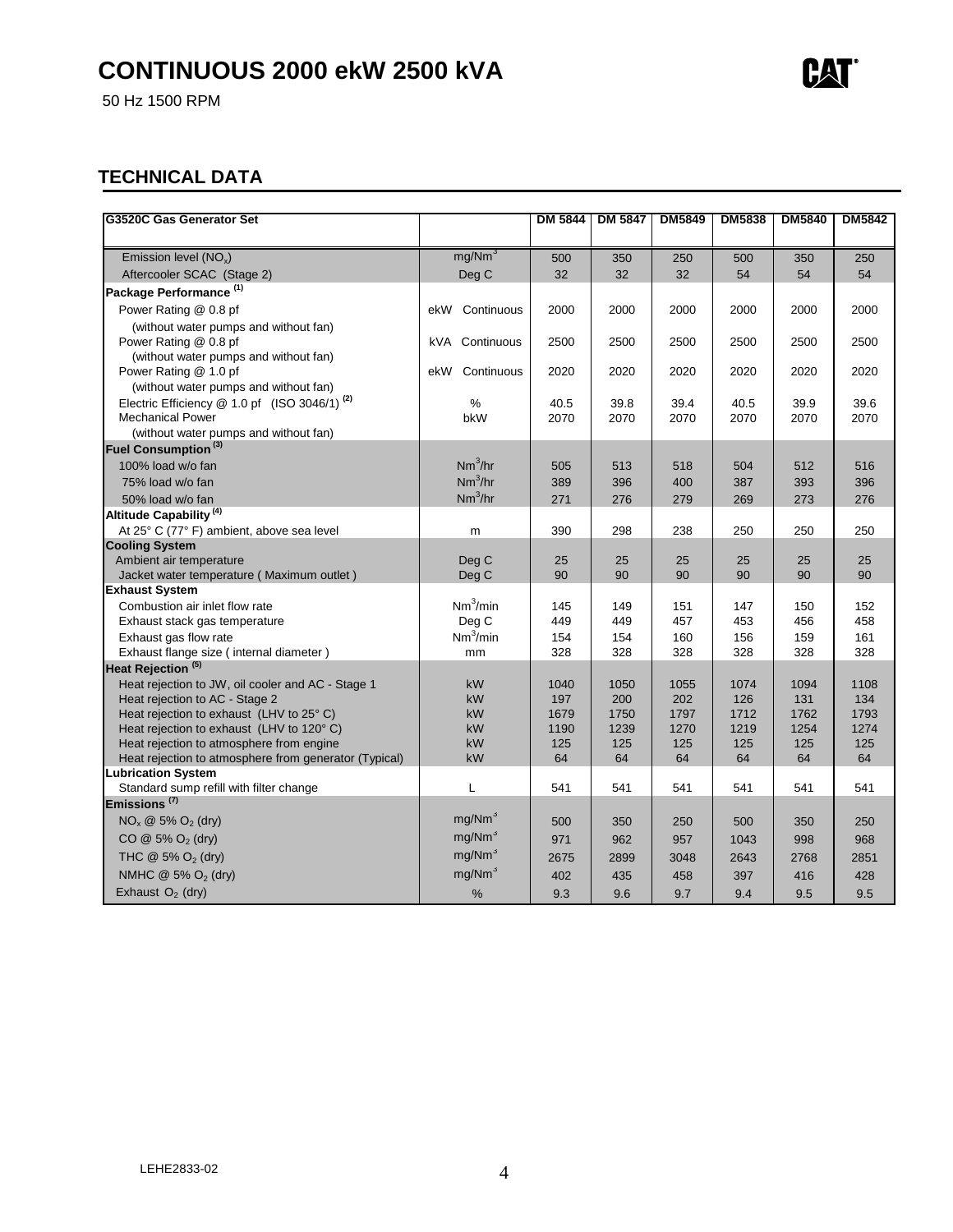50 Hz 1500 RPM

### **TECHNICAL DATA**

| G3520C Gas Generator Set                                                             |                      | <b>DM 5845</b> | <b>DM 5848</b> | <b>DM5850</b> | <b>DM5839</b> | <b>DM5841</b> | <b>DM5843</b> |
|--------------------------------------------------------------------------------------|----------------------|----------------|----------------|---------------|---------------|---------------|---------------|
| Emission level (NO <sub>x</sub> )                                                    | mg/Nm <sup>3</sup>   |                |                |               |               |               | 250           |
| Aftercooler SCAC (Stage 2)                                                           |                      | 500            | 350            | 250           | 500           | 350           |               |
|                                                                                      | Deg C                | 32             | 32             | 32            | 54            | 54            | 54            |
| Package Performance <sup>(1)</sup>                                                   |                      |                |                |               |               |               |               |
| Power Rating @ 0.8 pf                                                                | Continuous<br>ekW    | 2000           | 2000           | 2000          | 2000          | 2000          | 2000          |
| (without water pumps and without fan)                                                |                      |                |                |               |               |               |               |
| Power Rating @ 0.8 pf                                                                | kVA Continuous       | 2500           | 2500           | 2500          | 2500          | 2500          | 2500          |
| (without water pumps and without fan)                                                |                      |                |                |               |               |               |               |
| Power Rating @ 1.0 pf                                                                | Continuous<br>ekW    | 2020           | 2020           | 2020          | 2020          | 2020          | 2020          |
| (without water pumps and without fan)                                                |                      |                |                |               |               |               |               |
| Electric Efficiency $@ 1.0 \text{ pf}$ (ISO 3046/1) <sup>(2)</sup>                   | %                    | 40.6           | 39.9           | 39.5          | 40.5          | 39.9          | 39.6          |
| <b>Mechanical Power</b>                                                              | bkW                  | 2070           | 2070           | 2070          | 2070          | 2070          | 2070          |
| (without water pumps and without fan)                                                |                      |                |                |               |               |               |               |
| Fuel Consumption <sup>(3)</sup>                                                      |                      |                |                |               |               |               |               |
| 100% load w/o fan                                                                    | Nm <sup>3</sup> /hr  | 504            | 512            | 518           | 504           | 512           | 516           |
| 75% load w/o fan                                                                     | Nm <sup>3</sup> /hr  | 389            | 395            | 400           | 387           | 393           | 396           |
| 50% load w/o fan                                                                     | Nm <sup>3</sup> /hr  | 271            | 275            | 278           | 269           | 273           | 276           |
| Altitude Capability <sup>(4)</sup>                                                   |                      |                |                |               |               |               |               |
| At 25° C (77° F) ambient, above sea level                                            | m                    | 390            | 298            | 238           | 350           | 350           | 350           |
| <b>Cooling System</b>                                                                |                      |                |                |               |               |               |               |
| Ambient air temperature                                                              | Deg C                | 25             | 25             | 25            | 25            | 25            | 25            |
| Jacket water temperature (Maximum outlet)                                            | Deg C                | 99             | 99             | 99            | 99            | 99            | 99            |
| <b>Exhaust System</b>                                                                |                      |                |                |               |               |               |               |
| Combustion air inlet flow rate                                                       | Nm <sup>3</sup> /min | 146            | 149            | 152           | 147           | 149           | 156           |
| Exhaust stack gas temperature                                                        | Deg C                | 450            | 456            | 459           | 446           | 468           | 469           |
| Exhaust gas flow rate                                                                | Nm <sup>3</sup> /min | 155            | 158            | 161           | 155           | 158           | 160           |
| Exhaust flange size (internal diameter)                                              | mm                   | 328            | 328            | 328           | 328           | 328           | 328           |
| Heat Rejection <sup>(5)</sup>                                                        |                      |                |                |               |               |               |               |
| Heat rejection to JW, oil cooler and AC - Stage 1                                    | kW                   | 985            | 994            | 999           | 1011          | 1030          | 1042          |
| Heat rejection to AC - Stage 2                                                       | kW                   | 227            | 230            | 232           | 155           | 160           | 184           |
| Heat rejection to exhaust (LHV to 25° C)                                             | kW                   | 1684           | 1756           | 1802          | 1733          | 1784          | 1815          |
| Heat rejection to exhaust (LHV to 120°C)<br>Heat rejection to atmosphere from engine | kW<br>kW             | 1198<br>138    | 1247<br>138    | 1279<br>138   | 1257<br>138   | 1293<br>138   | 1314<br>138   |
| Heat rejection to atmosphere from generator (Typical)                                | kW                   | 64             | 64             | 64            | 64            | 64            | 64            |
| <b>Lubrication System</b>                                                            |                      |                |                |               |               |               |               |
| Standard sump refill with filter change                                              | L                    | 541            | 541            | 541           | 541           | 541           | 541           |
| Emissions <sup>(7)</sup>                                                             |                      |                |                |               |               |               |               |
| $NOx @ 5% O2 (dry)$                                                                  | mg/Nm <sup>3</sup>   | 500            | 350            | 250           | 500           | 350           | 250           |
| $CO @ 5\% O_2$ (dry)                                                                 | mg/Nm <sup>3</sup>   | 981            | 973            | 968           | 1035          | 990           | 960           |
| THC $@$ 5% $O2$ (dry)                                                                | mg/Nm <sup>3</sup>   | 2633           | 2855           | 3002          | 2381          | 2493          | 2567          |
| NMHC @ 5% O <sub>2</sub> (dry)                                                       | mg/Nm <sup>3</sup>   | 395            | 429            | 451           | 358           | 374           | 386           |
| Exhaust $O_2$ (dry)                                                                  | $\%$                 | 9.4            | 9.7            | 9.8           | 9.2           | 9.3           | 9.4           |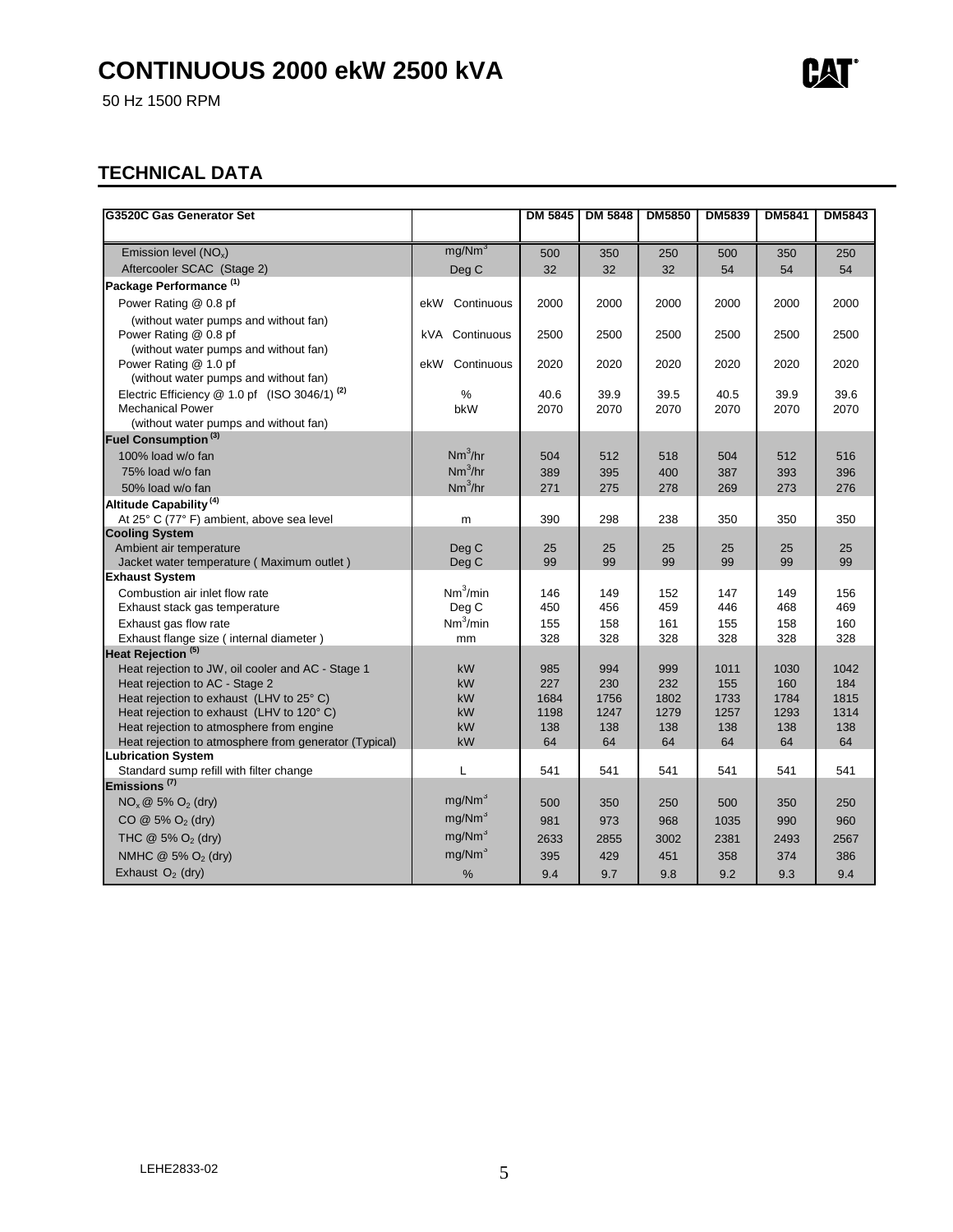

50 Hz 1500 RPM

### **RATING DEFINITIONS AND CONDITIONS**

(1) **Continuous** --- Maximum output available for an unlimited time

 **Ratings** are based on pipeline natural gas having a Low Heat Value (LHV) of 35.6 MJ/Nm<sup>3</sup> (905 Btu/ft<sup>3</sup>) and 80 Cat Methane Number. For values in excess of altitude, ambient temperature, inlet/exhaust restriction, or different from the conditions listed, contact your local Cat dealer.

- (2) **Efficiency** of standard generator is used. For higher efficiency generators, contact your local Cat dealer.
- (3) **Ratings and fuel consumption** are based on ISO3046/1 standard reference conditions of 25° C (77° F) of ambient temperature and 100 kPa (29.61 in Hg) of total barometic pressure, 30% relative humidity with 0, +5% fuel tolerance.
- (4) **Altitude** capability is based on 2.5 kPa air filter and 5.0 kPa exhaust stack restrictions.
- (5) **Heat Rejection** --- Values based on nominal data with fuel tolerence of +/-2.5% and 2.5 kPa inlet and 5.0 kPa exhaust restrictions.
- (6) Assume synchronous driver
- (7) **Emissions data** measurements are consistent with those described in EPA CFR 40 Part 89 Subpart D & E and ISO8178-1 for measuring HC, CO, PM, NO<sub>x</sub>. Data shown

 is based on steady state engine operating conditions of 25° C (77° F), 96.28 kPa (28.43 in Hg) and fuel having a LHV of 35.6 MJ/Nm<sup>3</sup> (905 Btu/cu ft) and 80 Cat Methane Number at 101.60 kPa (30.00 in Hg) absolute and 0° C (32° F). Emission darta shown is subject to instrumentation, measurement, facility, and engine fuel system adjustment.